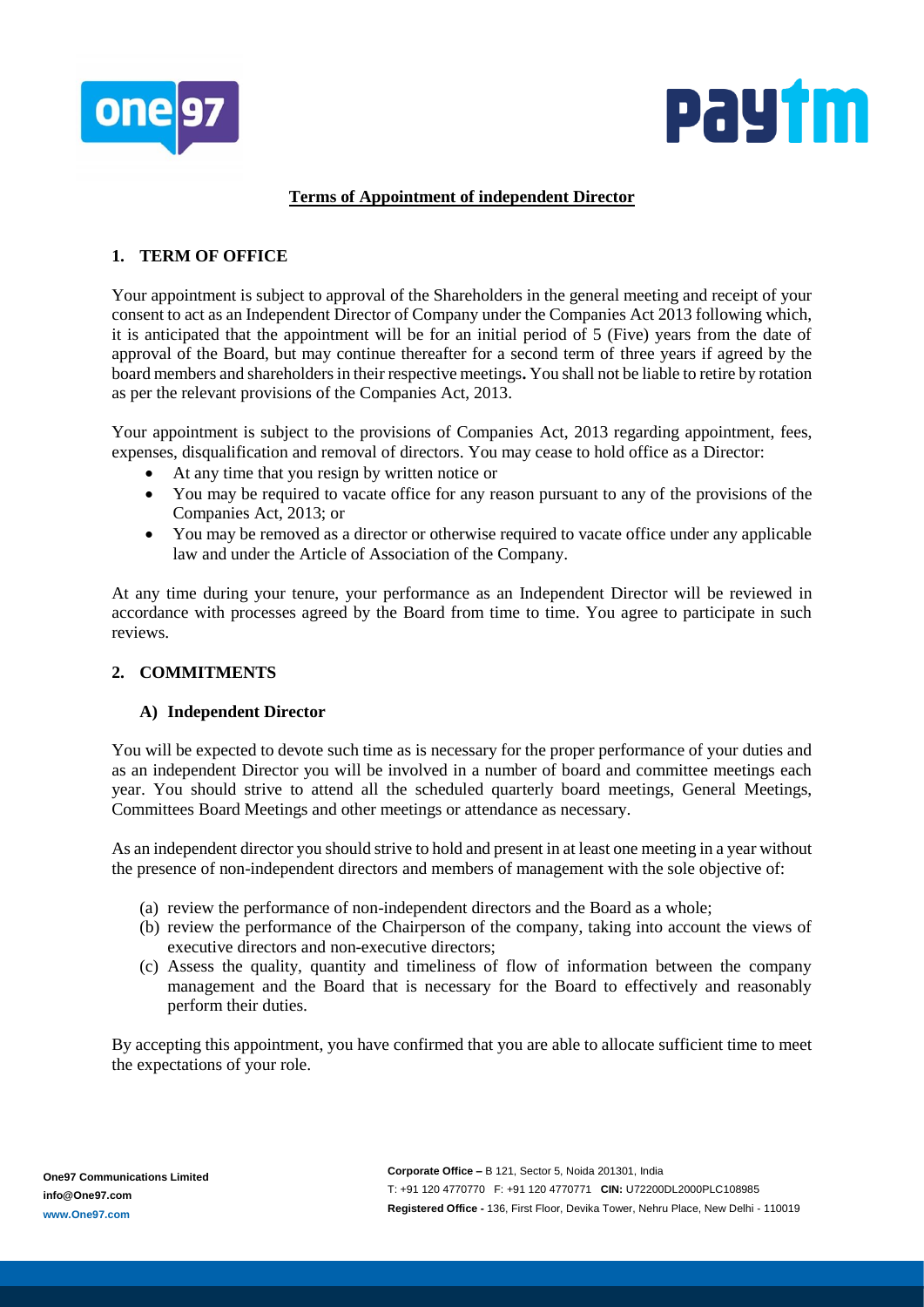



### **B) The Company**

- The Company shall provide you with adequate notice of the dates of proposed board meeting, general meetings, and meetings of board committees. As per the provision of the Companies Act, 2013 the company is expected to give you an advance notice of minimum 7 days of every board and committee meetings. A meeting of the Board may be called at shorter notice to transact urgent business subject to the condition that at least one independent director, shall be present at the meeting and in case of absence of independent directors from such a meeting of the Board, decisions taken at such a meeting shall be circulated to all the directors and shall be final only on ratification thereof by at least one independent director. The notice of the Board/ Committee meetings will be provided along with the agenda of the Board/ Committee meetings.
- The company will familiarize its Board members in the business model of the company as well as the risk profile of the business parameters of the company, their responsibilities as directors
- Company shall inform the directors about any upcoming events in the company
- Company shall ensure that director is update about latest happening in the industry and in the field of law applicable on the company by allowing them to visit the seminars held in these respect
- Company shall establish an effective whistle blower mechanism so that the directors can raise their concerns
- It shall be the responsibility of the Company to provide the independent director with all the information and documents they validly require to fulfill their functions.
- The company shall ensure that the independent directors are aware of their statutory obligations.

## **3. CODE OF CONDUCT, FUNCTIONS AND DUTIES**

You will be expected to perform your duties, whether statutory, fiduciary or common law, faithfully, efficiently and diligently to a standard commensurate with both the functions of your role and your knowledge, skills and experience. You will have all the usual duties of an independent director under Company law, including attendance at board meetings, the annual general meeting, meetings of independent directors, meetings with investors and shareholders and other Board events such as site visits, together with such additional duties as may be agreed with the Board, and which may relate to the business of the Company or any other member of the Group. You will be required to serve on such committees as the Board may request, including but not limited to Audit, and/or Nomination and remuneration and/or Stakeholders Relationship and/ or Corporate Social Responsibility Committees . In addition, you will be expected to devote appropriate preparation and travel time ahead of each meeting.

### **4. LIABILITY**

As an independent director you will be liable only in respect of such acts of omission or commission by a company which had occurred with your knowledge, attributable through Board processes, and with your consent or connivance or where you had not acted diligently.

### **5. TECHNOLOGY**

Being a Director, you may make use of video, telephone, electronic mail, any other technology which permits each Director to communicate with every other Director, or any combination of these technologies for the purpose of calling and holding Directors' meetings.

**Corporate Office –** B 121, Sector 5, Noida 201301, India T: +91 120 4770770 F: +91 120 4770771 **CIN:** U72200DL2000PLC108985 **Registered Office -** 136, First Floor, Devika Tower, Nehru Place, New Delhi - 110019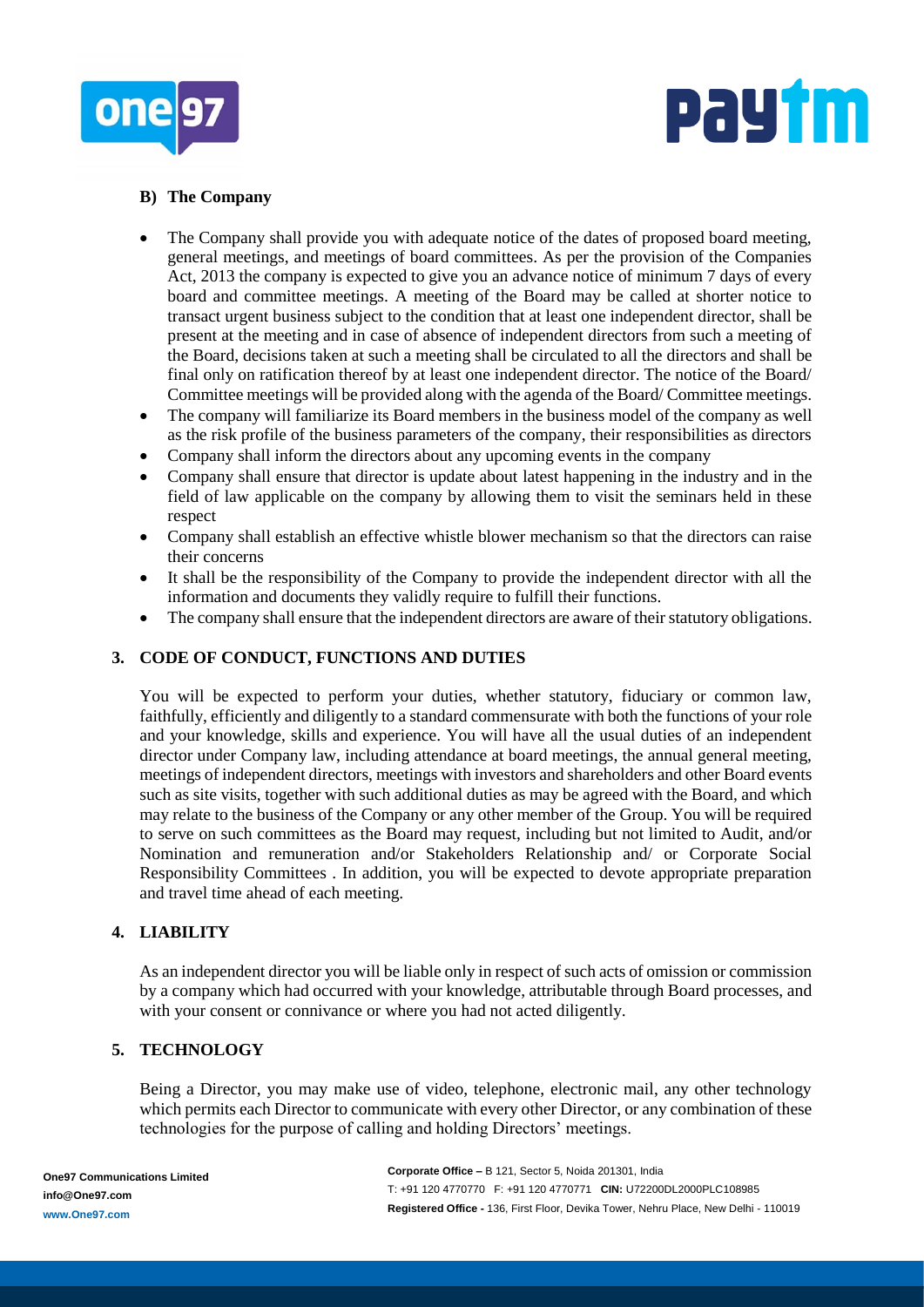



You may attend the board or committee meeting through video conferencing or other audio visual means subject to the applicable provisions of the Companies Act, 2013.

### **6. CONFLICT OF INTEREST**

By accepting this appointment you will be deemed to have confirmed that any other position you hold including your directorships in other organizations, shall not give rise to any conflicts of interest in relation to your appointment as an Independent Director of the Company. Should you become aware of any conflict or potential conflict during your appointment, you are expected to notify the Company Secretary.

### **As an Independent Director you shall not engage in any activity/ies that is not expected from you as an Independent Director.**

### **7. DISCLOSURES**

You shall be required to submit certain information in the prescribed forms on a defined periodicity. Company Secretary shall be the coordinating officer for this.

You are required to disclose to the Company your interests and any matters (excluding those matters which may be subject to legal professional privilege) which affect your independence.

During your tenure as an independent director you are required to give a declaration that you meet the criteria of independent every financial year as provided under Section 149 of the Companies Act, 2013. Format of disclosure is enclosed in Annexure 1.

# **8. DIRECTORS' FEES**

You shall be paid a sitting fee of such sum as may be decided by the Board for attending the Board as well as the Committee meetings, as per the provision of Section 197 of the Companies Act, 2013 and as mandated by the Articles of Association of the Company.

The Company shall reimburse you all traveling, hotel, and other incidental expenses properly and reasonably incurred by you in performance of duties as per provisions of the Companies Act, 2013 in conjunction with the Company rules and policies.

As an independent director you shall not be entitled to any stock option and shall not be covered by any pension scheme.

# **9. REVIEW**

The performance of individual directors, the whole Board and its committees is evaluated annually. If, in the interim, there are any matters which cause you concern about your role you should discuss them with the Managing Director as soon as you can.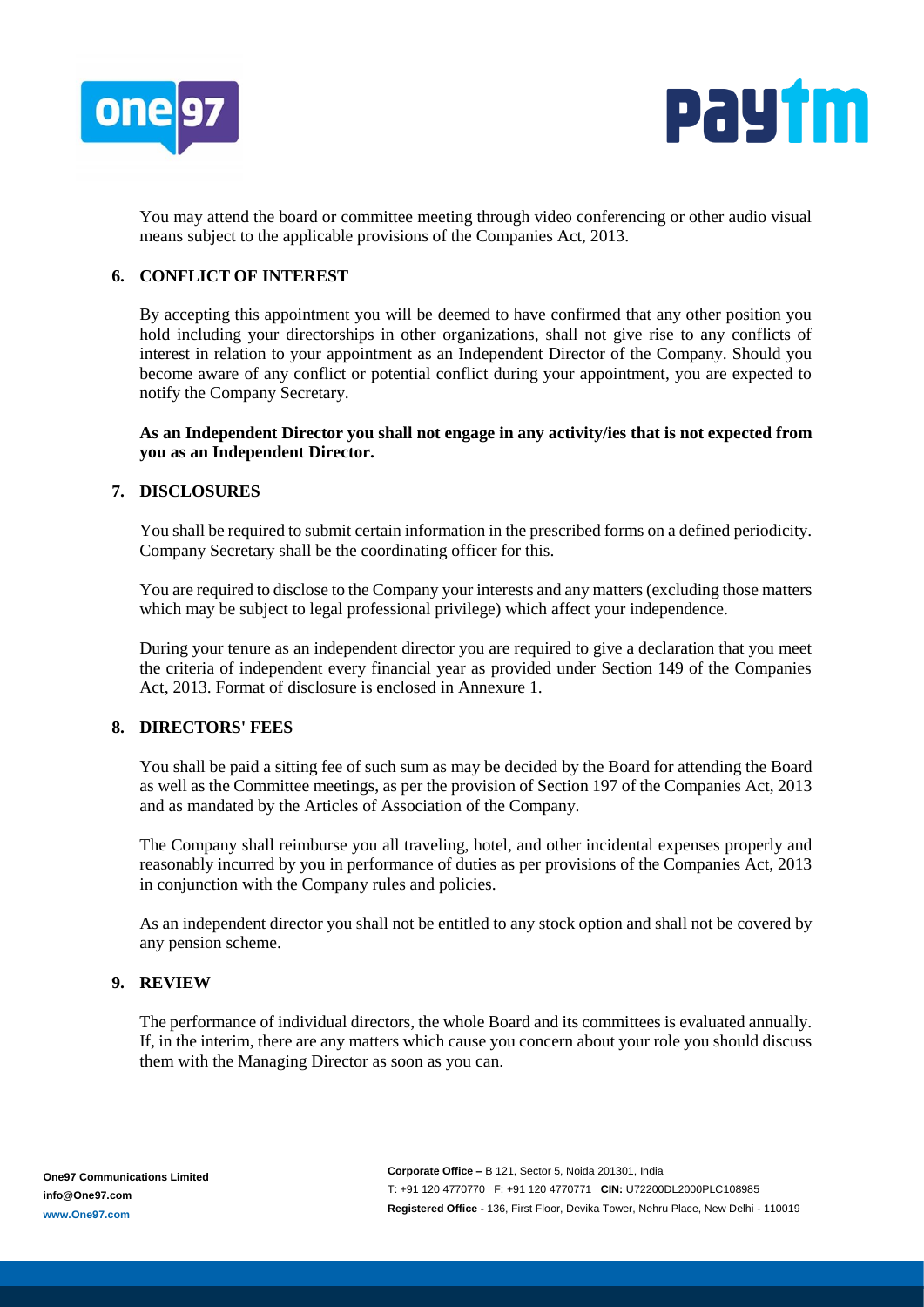



### **10. CODE FOR INDEPENDENT DIRECTORS**

You are required to abide by the Code for independent Directors, as prescribed under the provisions of Companies Act, 2013. The same has been attached herewith as Annexure 2.

#### **11. INDUCTION & TRAINING**

Where possible, directors will be encouraged to attend special training courses by various professional bodies to ensure that the directors are refreshed and equipped to perform their role in the highest standards and performance possible. You should feel free to request any further information which you require, at any time.

## **12. INDEMNITY AND INSURANCE/ PROVISION FOR DIRECTORS AND OFFICERS (D AND O) INSURANCE**

The Company has obtained a Directors' & Officers' liability insurance Policy for you. Details of the same can be obtained from the Company Secretary.

#### **13. CONFIDENTIALITY AND ACCESS TO COMPANY RECORDS**

Under Company law, Directors have a right of access to a company's documents and records, including financial records.

Any confidential information which may come to your knowledge in the performance of your duties as a director of the Company must not be divulged, except so far as:

- a. may be necessary in connection with the proper performance of your duties to the Company;
- b. the Company may from time to time authorise and that you will take all reasonable precautions as may be necessary to maintain the secrecy and confidentiality of all confidential information of the Company; or
- c. You may be required by law to disclose.

### **14. APPLICABLE LAW**

This letter of appointment shall be governed by the laws of India.